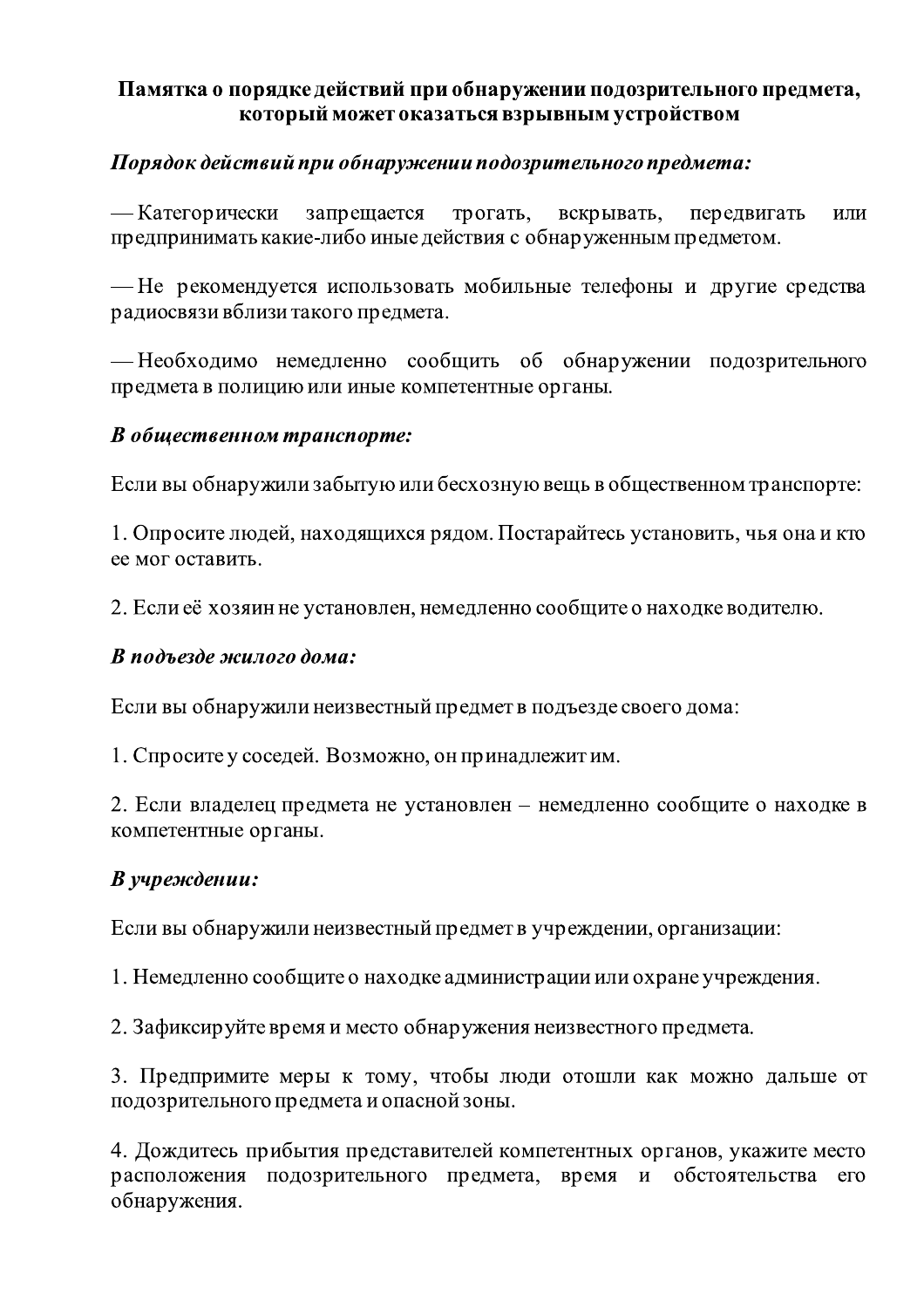5. Не паникуйте. О возможной угрозе взрыва сообщите только тем, кому необходимознать о случившемся.

Также необходимо помнить, что внешний вид предмета может скрывать его настоящее назначение. На наличие взрывного устройства, других опасных предметов могут указывать следующие признаки:

### Признаки взрывного устройства:

— Присутствие проводов, небольших антенн, изоленты, шпагата, веревки, скотча в пакете, либо торчащие из пакета.

— Шум из обнаруженных подозрительных предметов (пакетов, сумок и др.). Это может быть тиканье часов, щелчки и т.п.

— Наличие на найденном подозрительном предмете элементов питания (батареек).

- Растяжки из проволоки, веревок, шпагата, лески;
- Необычное размещение предмета;
- Наличие предмета, несвойственного для данной местности;
- Специфический запах, несвойственный для данной местности.

#### Терроризм: как не стать жертвой

В последнее время в руках террористов появилось опасное оружие — жертвенный терроризм с использованием террористов-смертников. Участие в диверсионнотеррористической борьбе смертников призвано нанести не только максимальный ущерб с большим количеством жертв, но и создать атмосферу паники, посеять неуверенность в способности государства обеспечить безопасность своих граждан. Способы проведения террористических актов носят крайне жестокий характер, они совершаются в местах массового скопления людей с применением закрепленных на теле взрывных устройств и начиненных взрывчаткой автомашин.

Первостепенная задача террориста-смертника — раствориться в массе людей и не привлекать к себе внимания. Московские события показывают, что на территории  $P\Phi$ смертников-исполнителей террористических  $\overline{B}$ качестве актов **HX** организаторами используются, как правило, женщины.

При совершении теракта смертницы одеваются в одежду, характерную для данной местности. Тем не менее, в их одежде, поведении присутствует ряд характерных признаков.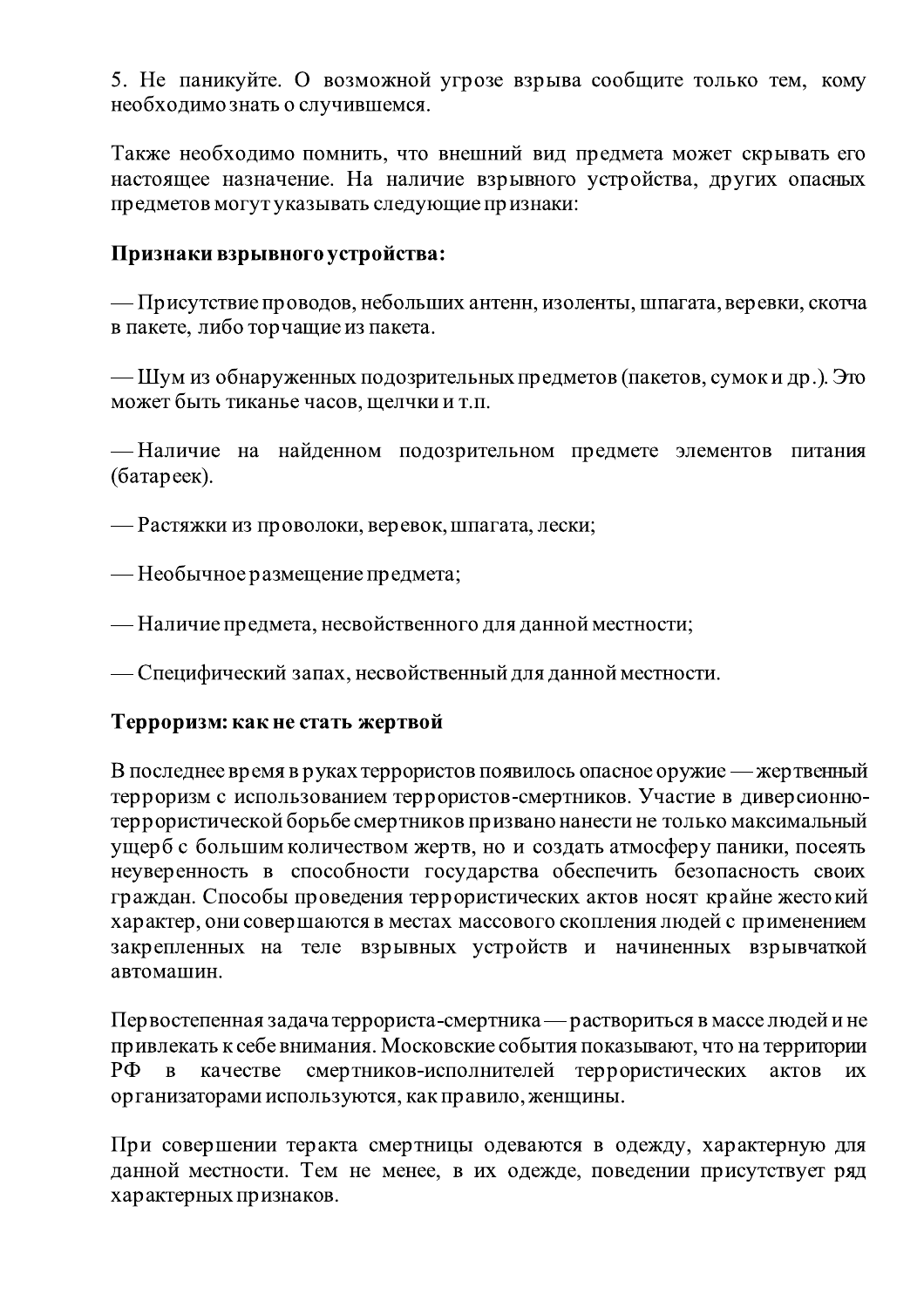Женщины имеют головной убор, при этом возможен не только традиционный глухой платок, но и легкие газовые косынки, бейсболки. В летнее время одежда террористки-смертницы не соответствует погоде: просторная, предназначенная для сокрытия на теле взрывного устройства.

### Характерными признаками террористов-смертников являются:

- неадекватное поведение;
- неестественная бледность;

• некоторая заторможенность реакций и движений, вызванные возможной передозировкой транквилизаторов или наркотических веществ;

• желание уклониться от камер видеонаблюдения (попытка опустить голову, отвернуться, прикрыть лицо рукой или платком, спрятаться за более высокого человека).

Террорист, как правило, имеет при себе мобильный телефон для связи с руководителем в случае возникновения трудностей. Поскольку террористы, как правило, не являются жителями столицы, их характерными признаками является неуверенное ориентирование на местности, неуверенное владение мобильным телефоном, отсутствие навыков пользования карточками для проезда в метрополитене и наземном транспорте.

Национальность исполнителя-смертника для организаторов террористических акций принципиальной роли не играет. Между тем анализ последних проявлений жертвенного терроризма на территории России показывает стремление использовать представителей отдаленных сельских поселений южных регионов страны.

Будьте осторожны! Если смертник почувствует внимание окружающих, он может привести взрывное устройство в действие незамедлительно. Поэтому, чтобы обезопасить себя и окружающих, старайтесь соблюдать спокойствие и, не привлекая внимания подозрительного вам человека, сообщить о нем в административные или правоохранительные органы либо в службы безопасности.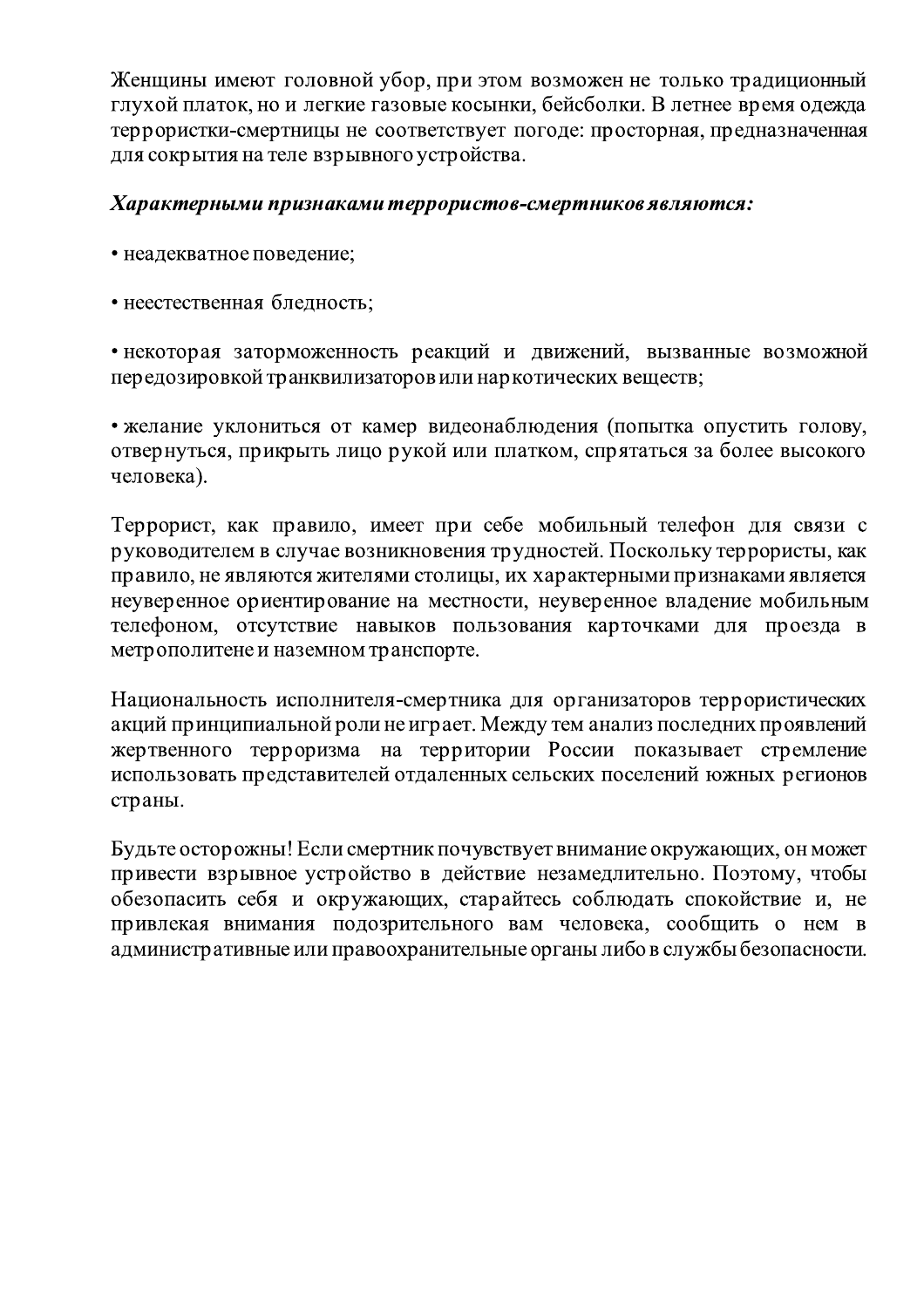# ПАМЯТКА

#### по действиям должностных лиц учреждений (организаций) при угрозе или совершении террористического акта

1. При обнаружении предмета с признаками взрывного устройства (ВУ).

1.1. Предупредительные меры (меры профилактики):

- ужесточить режим пропуска на территорию учреждения (в том числе путем установки систем видеонаблюдения и сигнализации);

- ежедневно осуществлять обход и осмотр территории и помещений с целью обнаружения подозрительных предметов;

- тщательно проверять поступающее имущество, товары, оборудование по количеству предметов, состоянию упаковки и т.д.;

- проводить тщательный подбор сотрудников, особенно в подразделения охраны и безопасности, обслуживающего персонала (дежурных, ремонтников, уборщиков и др.);

- разработать план эвакуации персонала и пострадавших;

- подготовить средства оповещения;

- определить (уточнить) задачи местной охраны или службы безопасности учреждения при эвакуации;

- четко определить функции администрации при сдаче помещений (территории) в аренду другим организациям на проверку состояния сдаваемых помещений и номенклатуры складируемых товаров;

организовать подготовку сотрудников учреждений совместно с правоохранительными органами, путем практических занятий по действиям при возникновении террористической угрозы;

- осуществить дополнительные про верки взрыво- пожароопасных объектов (участков);

- освободить от лишних предметов служебные помещения, пути эвакуации;

- освободить территорию от горючего мусора;

- довести до всего персонала учреждения номера телефонов оперативных служб, по которым необходимо сообщить при обнаружении подозрительных предметов или признаков угрозы проведения террористического акта.

1.2. Действия при обнаружении предмета с признаками ВУ.

- не трогать, не подходить, не передвигать обнаруженный подозрительный предмет! Не курить, воздержаться от использования средств радио связи, в том числе и мобильных, вблизи данного предмета;

- немедленно сообщить об обнаружении подозрительно предмета в правоохранительные органы;

- зафиксировать время и место обнаружения;

- ограничить доступ людей в опасную зону в радиусе не менее 100м;

- по возможности обеспечить охрану подозрительного предмета и опасной зоны;

- необходимо обеспечить (помочь обеспечить) организованную эвакуацию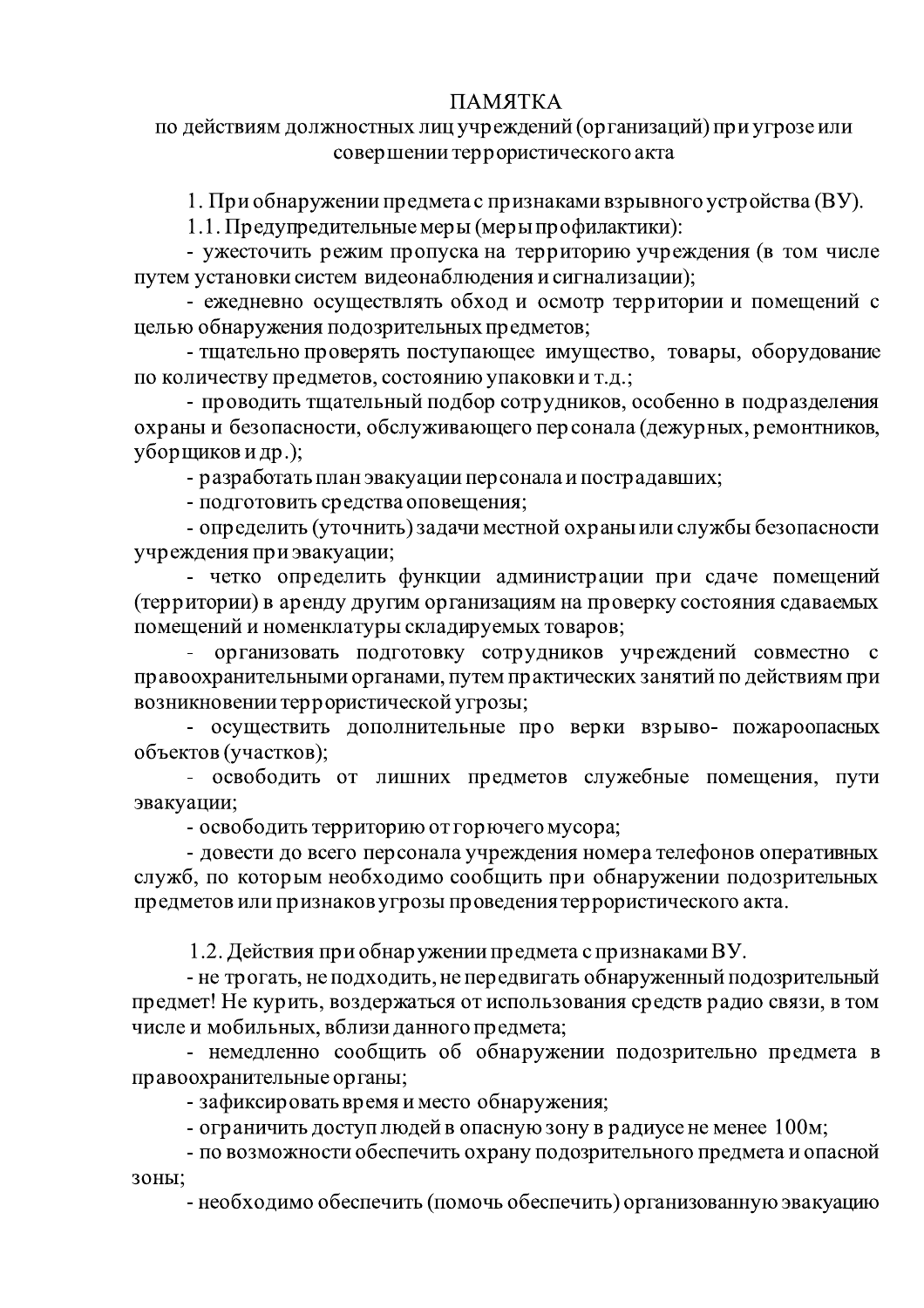людей из опасной зоны по безопасным направлениям;

- дождаться прибытия представителей правоохранительных органов, указать место расположения подозрительного предмета, время и обстоятельства обнаружения;

- далее действовать по указанию правоохранительных органов;

- не сообщать об угрозе взрыва никому, кроме тех, кому необходимо знать о случившемся, чтобы не создавать панику;

- выделить необходимое количество персонала для осуществления осмотра учреждения и проинструктировать его о правилах поведения (на что обращать внимание и как действовать при обнаружении опасных предметов);

- быть готовым описать внешний вид предмета, похожего на взрывное устройство.

Предмет может иметь любой вид: сумка, сверток, пакет и т.п., находящиеся бесхозно в месте возможного присутствия большого количества людей, вблизи взрыво- и пожароопасных мест, расположения различного рода коммуникаций. Также по своему внешнему виду он может быть похож на взрывное устройство (граната, мина, снаряд и т. п.); могут торчать проводки, изолента, скотч; возможно тиканье часового механизма, механическое жужжание, другие звуки; иметь запах миндаля или другой незнакомый запах.

При охране подозрительного предмета находиться, по возможности, за предметами, обеспечивающими защиту (угол здания, колонна, толстое дерево, автомашина и т. д.), и вести наблюдение.

2. При поступлении угрозы террористического акта по телефону.

После сообщения по телефону об угрозе взрыва, о наличии взрывного устройства не вдаваться в панику. Быть выдержанными и вежливыми, не прерывать говорящего. При наличии записывающего устройства, записать разговор. Постараться сразу дать знать об этой угрозе своему коллеге, по возможности одновременно с разговором он должен по другому аппарату сообщить оперативному дежурному полиции и дежурному по ФСБ о поступившей угрозе и номер телефона, по которому позвонил предполагаемый террорист.

2.1 Алгоритм действий при принятии сообщения о террористической угрозе.

Будьте спокойны, вежливы, не прерывайте говорящего. Включите записывающее устройство (при наличии). Сошлитесь на некачественную работу аппарата, чтобы полностью записать разговор и затянуть его.

По ходу разговора отметьте пол, возраста звонившего и особенности его (ее) речи:

- голос: громкий (тихий), низкий (высокий);

- темп речи: быстрая (медленная);

- произношение: отчетливое, искаженное, с заиканием, шепелявое, с акцентом или диалектом;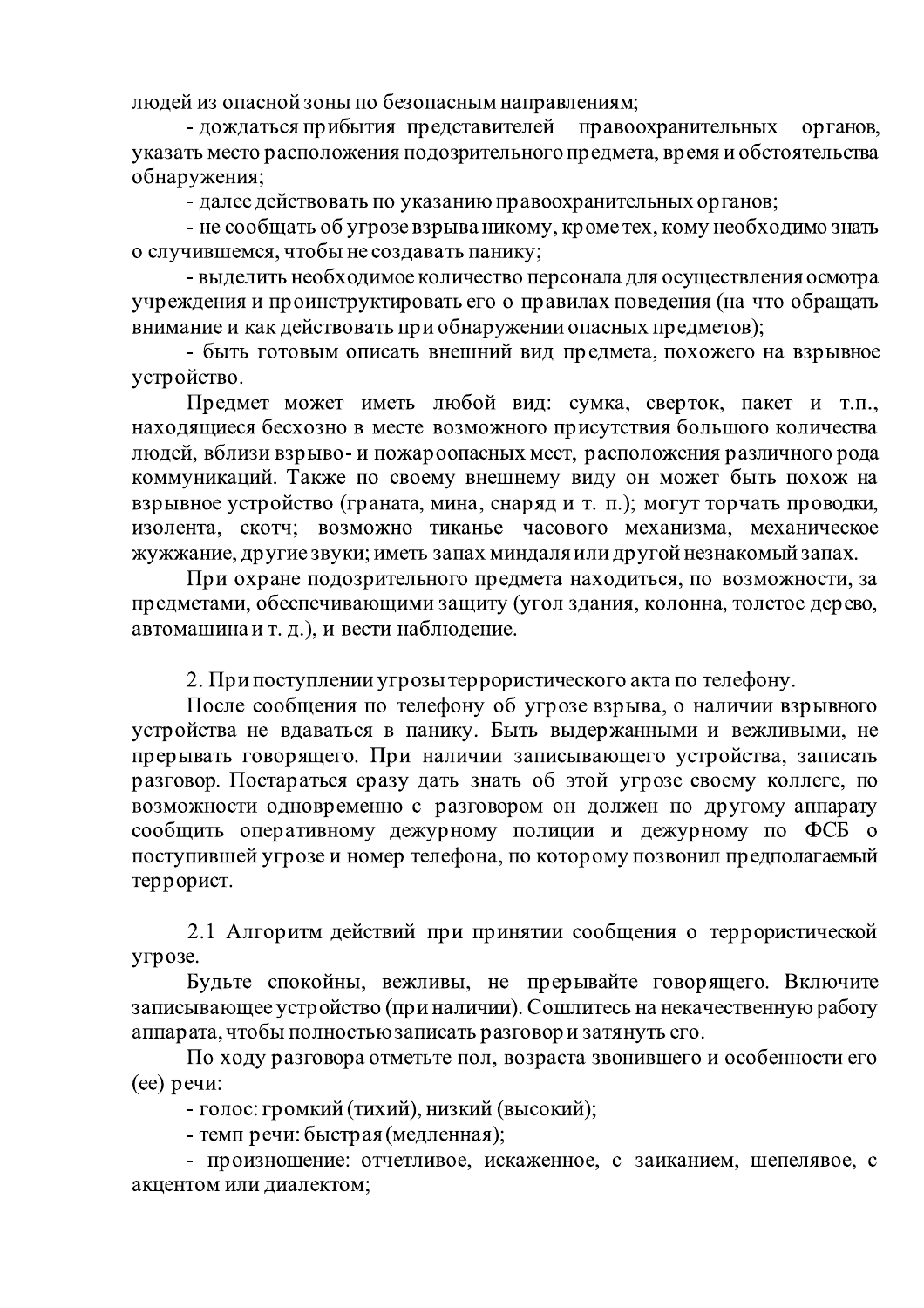- манера речи: развязная, с издевкой, с нецензурными выражениями.

отметьте звуковой Обязательно  $\phi$ OH  $(IIIVM)$ автомашин ИЛИ железнодорожного транспорта, звуки теле - или радиоаппаратуры, голоса, другое).

Обязательно зафиксируйте точное время начала разговора и  $er$ продолжительность.

В любом случае постарайтесь в ходе разговора получить ответы на следующие вопросы:

- куда, кому, по какому телефону звонит этот человек?

- какие конкретные требования он (она) выдвигает?

- выдвигает требования он (она) лично, выступает в роли посредника или представляет какую-либо группу лиц?

- на каких условиях он (она) или они согласны отказаться от задуманного?

- как и когда с ним (с ней) можно связаться?

- кому вы можете или должны сообщить об этом звонке?

- когда может быть проведен взрыв?

- где заложено взрывное устройство?

- что оно из себя представляет?

- как оно выглядит внешне?

- есть ли еще где-нибудь взрывное устройство?

- для чего заложено взрывное устройство?

- каковы ваши требования?

- вы один или с вами есть еще кто-либо?

3. При поступлении угрозы террористического акта в письменном виде.

Угрозы в письменной форме могут поступить в учреждение, как по почтовому каналу, так и в результате обнаружения различного рода анонимных материалов (записки, надписи, информация, записанная на электронном носителе, и др.).

При этом необходимо четкое соблюдение правил обращения с анонимными материалами:

при получении анонимного материала, содержащего **УГРОЗЫ** террористического характера, обращайтесь с ним максимально осторожно, уберите его в чистый плотно закрываемый полиэтиленовый пакет и поместите в отдельную жесткую папку;

- постарайтесь не оставлять на нем отпечатков своих пальцев;

- не расширяйте круг лиц, знакомившихся с содержанием документа;

- сообщите в правоохранительные органы о поступлении материалов с угрозой, a также обстоятельства, связанные с  $\ensuremath{\textit{HX}}$ распространением, обнаружением или получением;

- анонимные материалы не должны сшиваться, склеиваться, на них не разрешаться делать подписи, подчеркивать или обводить отдельные места в тексте, писать резолюции и указания, также запрещается их мять и сгибать;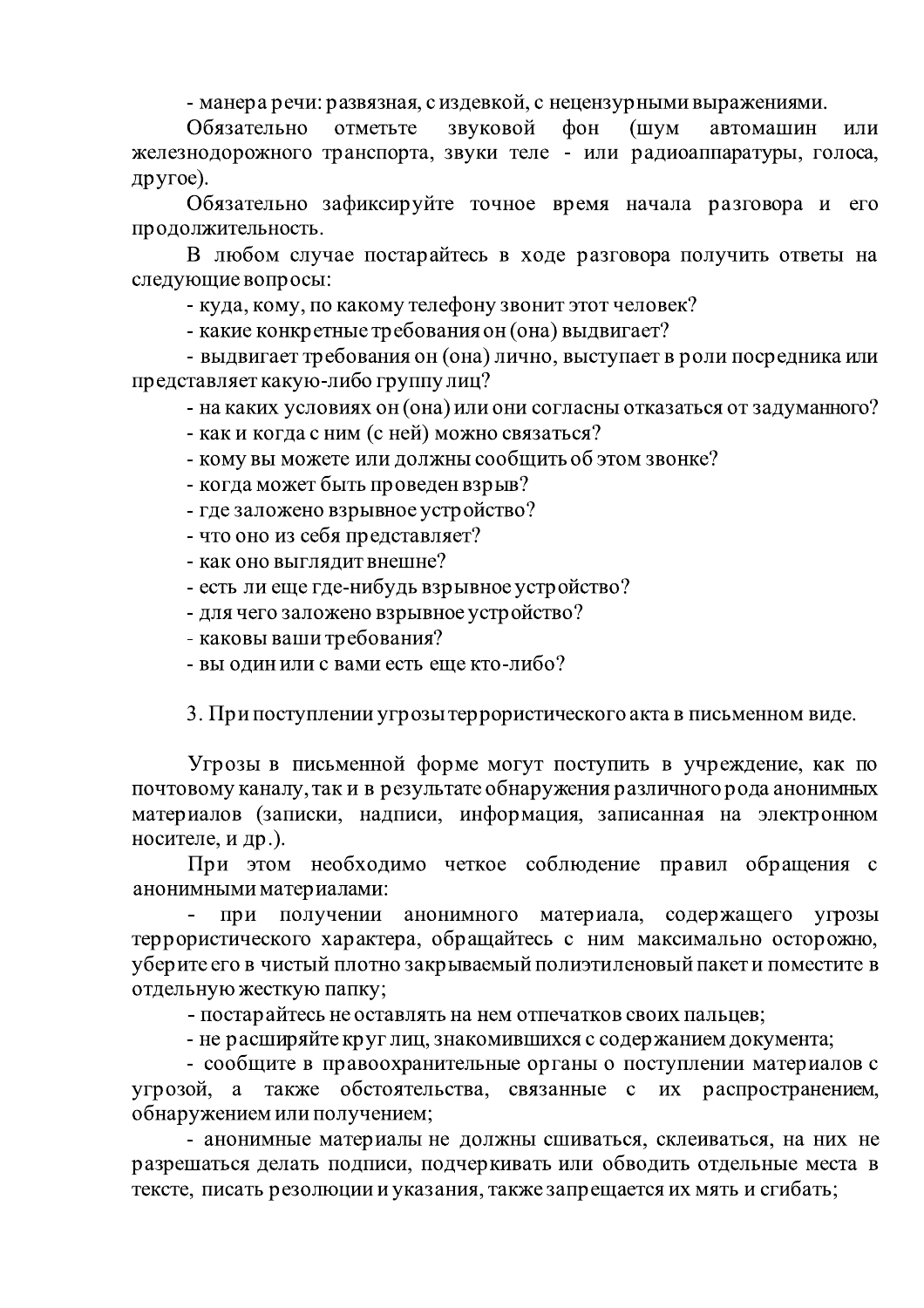- при исполнении резолюции и других надписей на сопроводительных документах не должно оставаться давленных следов на анонимных материалах.

4. Призахвате террористамизаложников.

4.1. Предупредительные меры (меры профилактики)

Данные меры носят общий характер и направлены на повышение бдительности строгий режим пропуска, установление систем наблюдения и сигнализации различного назначения.

4.2. Действия призахвате заложников:

- немедленно сообщить о случившемся в правоохранительные органы;

- по своей инициативе в переговоры с террористами не вступать;

- при необходимости выполнять требования захватчиков, если это не связано с причинением ущерба жизни и здоровью людей, не противоречить террористам, не рисковать жизнью окружающих и своей собственной;

- не провоцировать действия, могущие повлечь за собой применение террористами оружия;

- обеспечить беспрепятственный проезд (проход) к месту происшествия сотрудников соответствующих органов силовых структур;

- с прибытием бойцов спецподразделений подробно ответить на их вопросы и обеспечить их работу.

Для отработки действий в чрезвычайных ситуациях террористического характера необходимо периодически проводить практические тренировки с персоналом объекта.